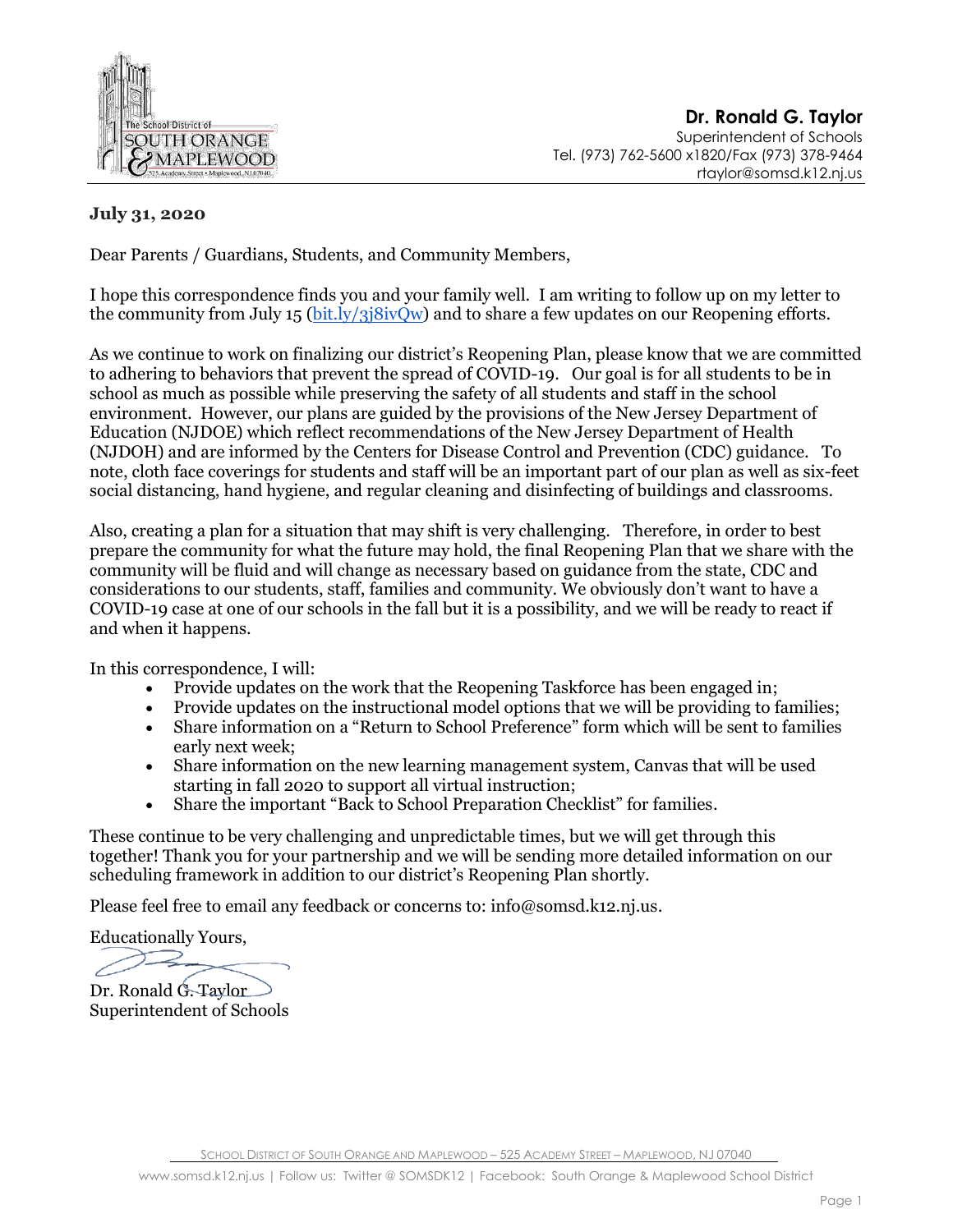#### *Reopening Taskforce Updates:*

As shared in our July 15 communication, to engage multiple voices and perspectives in our planning process, we established the SOMSD Rethink-Reopen Taskforce to weigh state recommendations, identify reopening strategies across the world, identify community concerns and needs, and to make realistic recommendations for reopening. The Taskforce is composed of 14 sub-committees and consists of over 100 members of our District community. The District continues to monitor updates from the NJ Department of Education as information is released and as we get closer to school reopening. Below are key updates:

- The District is in compliance with the NJ Department of Education (NJDOE) timeline for local Reopen Plan completion (one-month before schools reopen);
- The Taskforce continues to meet Tuesday's and Thursday's with a final review of the draft plan set for Tuesday, August 4;
- The return models being recommended will address students' developmental and learning needs;
- The District has purchased a new virtual learning platform (more information is below) and the first stage of training on this platform is scheduled for next week.;
- Each district school has established a pandemic response team to monitor implementation of the district's Reopen Plan;
- Dr. Taylor continues to obtain feedback on plan specifics from key stakeholder groups among them:
	- o Multiple virtual meetings have been held with the BOE members to review and discuss the draft Reopening Plan
	- o Parental Voices: The first parent panel focus group with the Superintendent and Parenting Center was held on 7/29 with parents/guardians and key learnings and insights were brought back to the Taskforce; a follow-up meeting will be held on August 5; multiple meetings have also been held with the President's Councils and PTA, as well as other stakeholder groups in the past two weeks to hear concerns and address questions that parents have.
	- o The return to school survey for families was sent out to all District families on July 7, 2020; 5,454 responses were collected between July 7 - 24.
	- o Student Voices: The return to school survey for students was sent to all CHS students and middle school students and their parents/guardians on July 16; 1,496 responses were collected between July 16 - 24.
- A more user-friendly School Reopening and COVID-19 Information microsite is being developed to help families/staff/students find information more easily and will be launched when the Reopening Plan is shared with the community.

### *Instructional Learning Options:*

First, we know that school will look different and many families are apprehensive about sending their children back to school during this pandemic. Knowing this, we will be offering options for instruction for all students.

As per the recent state guidelines, we are providing two instruction options for families. Parents will have the option of choosing between an all-virtual or hybrid instruction for their child(ren). Special Services instruction summary is also provided.

SCHOOL DISTRICT OF SOUTH ORANGE AND MAPLEWOOD – 525 ACADEMY STREET – MAPLEWOOD, NJ 07040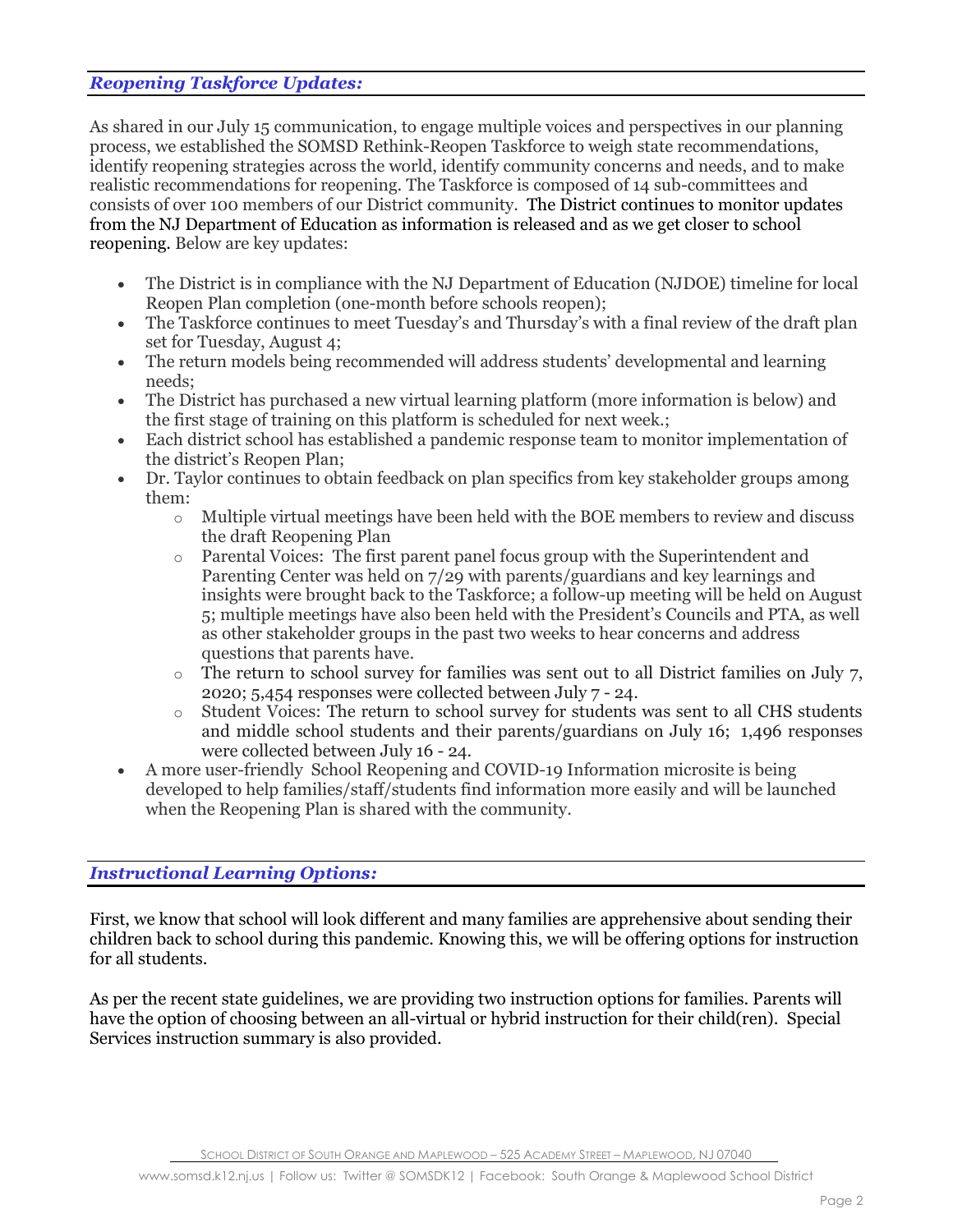| <b>Virtual Instruction</b><br>(online/remote)                       | Selecting this option means your child will learn at home. Virtual instruction<br>will be provided online via the District's new learning management system,<br>'Canvas.' Students will be provided virtual lessons with teachers and<br>classmates, as well as self-paced activities, projects, and assignments. Daily<br>attendance will be taken and students will have a full course-load of<br>instruction. Teachers will use Canvas to provide distance learning for<br>students.                                                                                                                                                                                                                                                                                                                                                                                                                                                                        |
|---------------------------------------------------------------------|----------------------------------------------------------------------------------------------------------------------------------------------------------------------------------------------------------------------------------------------------------------------------------------------------------------------------------------------------------------------------------------------------------------------------------------------------------------------------------------------------------------------------------------------------------------------------------------------------------------------------------------------------------------------------------------------------------------------------------------------------------------------------------------------------------------------------------------------------------------------------------------------------------------------------------------------------------------|
| <b>Hybrid Instruction</b><br>(combination in-<br>person and online) | Selecting this option means your child will attend school in person two* days<br>per week on an alternating schedule and will learn from home virtually using<br>Canvas during the remainder of the week. This will allow for much smaller<br>class sizes to meet the social distancing requirements. Students would be<br>assigned specific days to attend each week. SOMSD will make every effort to<br>schedule students from the same family on the same days. In both hybrid and<br>virtual learning models, your child will have access to live support and<br>conferring sessions with SOMSD instructors.<br>$*$ Due to the complexity of high school master scheduling and our desire to continue<br>offering our CHS students the robust and diverse course offerings that have made<br>Columbia a unique institution, we are considering modified methodologies. More                                                                                |
| <b>Special Education</b>                                            | details will follow with the District's Reopening Plan.<br>Special Education programming will be based on each child's IEP and may<br>entail supplemental and extended programming. IEP's will be implemented to<br>the greatest extent possible. The focus on IEP implementation is to provide as<br>many in-person opportunities as possible for our most vulnerable students.<br>The Special Services plans address both in-person/virtual models.<br>In addition to the scheduling considerations in the Elementary,<br>Middle, and High School level, students with the highest IEP needs<br>will be provided additional in-person instruction, as feasible.<br>Related Services (Speech, Physical, and Occupational Therapies as<br>well as paraprofessional supports) will be provided virtually and in<br>person, as scheduling allows.<br>Evidence-based Reading (EBR) will continue to be provided virtually<br>and in person, as scheduling allows. |

# *Return to School Preference Form for Families:*

To best prepare for your child, early next week the District will send via email, a Return-to-School Preference form to all families. **This form needs to be filled out for each child that will attend school for the 2020-2021 school year to indicate your choice for each child's instruction.** This will help us with our staffing needs and instructional planning.

## *Canvas Learning Management System:*

At the July 2020 Board of Education meeting, the District approved the purchase of a new Learning Management System (LMS), Canvas. Canvas will be used by all students and teachers in the South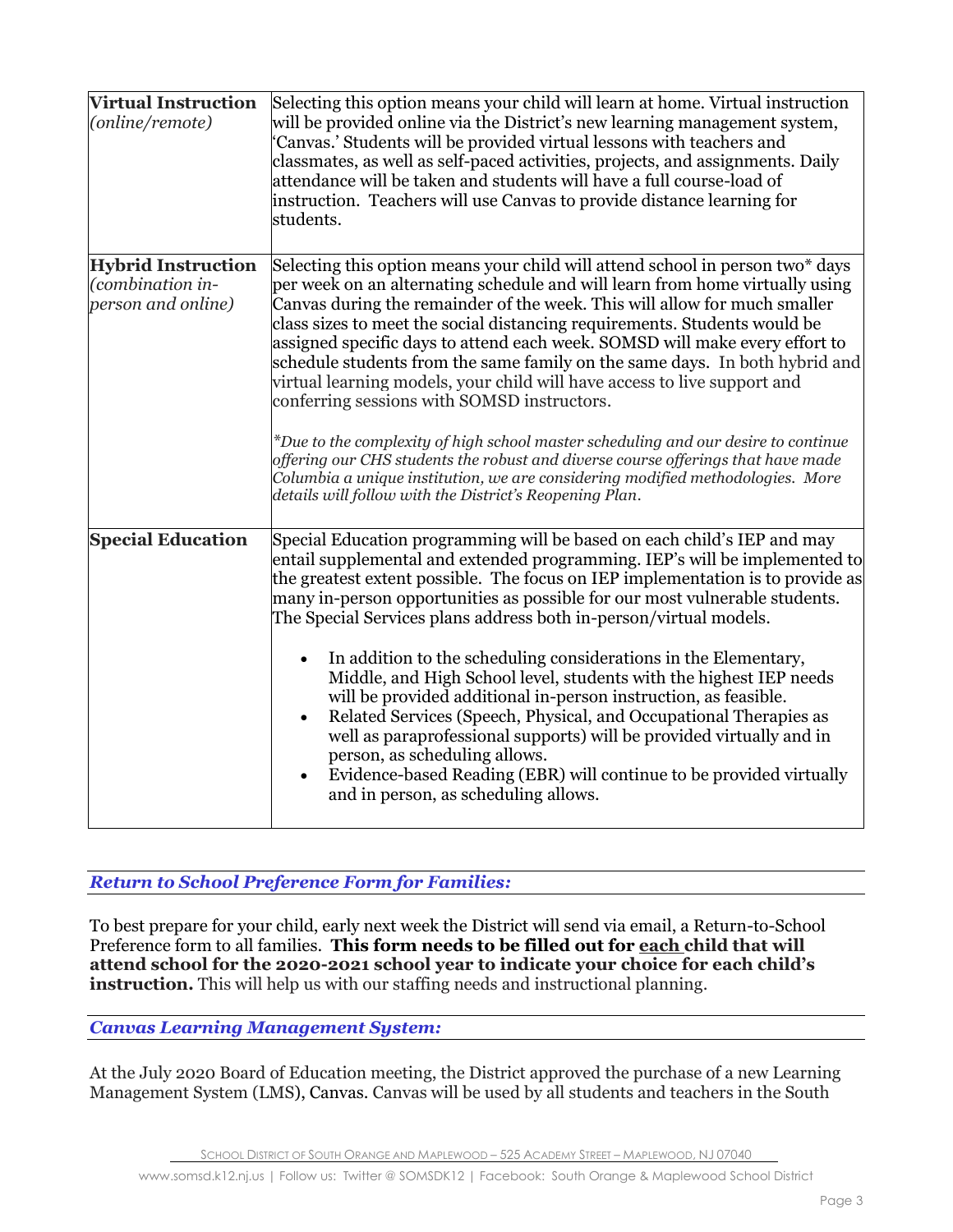Orange Maplewood School District. Using the new LMS, students will be able to interact during classes, actively engage in assignments, take quizzes, collaborate with peers, communicate with teachers, and more.

**All** courses will be housed in Canvas. This includes core content, as well as electives and specialized courses. This will enable us to shift to fully virtual instruction if additional school closures are required. Canvas will be for every student, every day regardless of their selected mode of instruction. Face-to-face students will participate in blended learning through the system while fully remote students will be able to access all coursework. Teachers will be able to host their lessons through district-provided web conferencing platforms (Cisco WebEx, Google Meets, etc.) and house them in Canvas as well as document attendance, assignments and all communication to students and parents. Canvas offers one location for parents to check student's work and associated grades. Many of the online resources that our teachers use are compatible with Canvas, seamlessly integrating with the platform.

In the coming weeks, more information will be provided about the District's journey launching Canvas and the next steps for families. Please take a moment to watch this brief video regarding Canvas: **[www.youtube.com/watch?v=D2GMkW7OPQE](http://www.youtube.com/watch?v=D2GMkW7OPQE)**

*Back to School Preparation Checklist for Families*

Below are some actions to take or things to consider from our District nurses and the CDC to help you prepare your children to take care of themselves and others if you choose the hybrid model (which includes in-person instruction) for back to school.

| <b>Checklist</b>              |                                                                                                                                                                                                                                                                                                                                                                                                                                                                                                                                                                                                                                                                                                                                                                                                                                                                                                                                                                                                                                                                                                                                                                                                                                                                                                                                                                                                                                                                                                                                                                                                                                                                                       |
|-------------------------------|---------------------------------------------------------------------------------------------------------------------------------------------------------------------------------------------------------------------------------------------------------------------------------------------------------------------------------------------------------------------------------------------------------------------------------------------------------------------------------------------------------------------------------------------------------------------------------------------------------------------------------------------------------------------------------------------------------------------------------------------------------------------------------------------------------------------------------------------------------------------------------------------------------------------------------------------------------------------------------------------------------------------------------------------------------------------------------------------------------------------------------------------------------------------------------------------------------------------------------------------------------------------------------------------------------------------------------------------------------------------------------------------------------------------------------------------------------------------------------------------------------------------------------------------------------------------------------------------------------------------------------------------------------------------------------------|
| <b>Face Masks</b>             | Begin to create face coverings/masks endurance with your children.<br>$\bullet$<br>Model proper wearing of face covering: make sure it covers your nose and<br>mouth, keep hands away from face. To remove, stretch ear loops/strings<br>forward and hold by loops/strings, then fold outside corners<br>together. Clean your hands after removing face covering.<br>Have multiple cloth face coverings so you can wash them daily and have<br>$\bullet$<br>back-ups ready (if possible, at minimum have at least 2 reusable face<br>masks ready for your child for back to school).<br>Label your child's cloth face covering clearly in permanent marker so that<br>$\bullet$<br>they are not confused with those of other children.<br>Find reusable/washable face coverings that your child is comfortable<br>$\bullet$<br>wearing and gradually build up the amount of time they can tolerate<br>wearing them (especially for our younger students).<br>Begin conversations with your children, explain the importance of masks<br>$\bullet$<br>and how it protects others from getting sick.<br>Consider talking to your children about other people who may not be able<br>$\bullet$<br>to wear cloth face coverings for medical reasons.<br>If you have young children, help build their comfort wearing a cloth face<br>$\bullet$<br>covering and become comfortable seeing others in face covers. Consider<br>drawing pictures of people with face coverings as well as putting face<br>coverings on stuffed toys, dolls, and action figures.<br>As always, remind your child to sneeze or cough into a sleeve or elbow,<br>$\bullet$<br>even when wearing a face covering. |
| <b>Thermometer</b><br>at home | If possible, please ensure that you have a working thermometer in your<br>$\bullet$<br>home.                                                                                                                                                                                                                                                                                                                                                                                                                                                                                                                                                                                                                                                                                                                                                                                                                                                                                                                                                                                                                                                                                                                                                                                                                                                                                                                                                                                                                                                                                                                                                                                          |

SCHOOL DISTRICT OF SOUTH ORANGE AND MAPLEWOOD – 525 ACADEMY STREET – MAPLEWOOD, NJ 07040